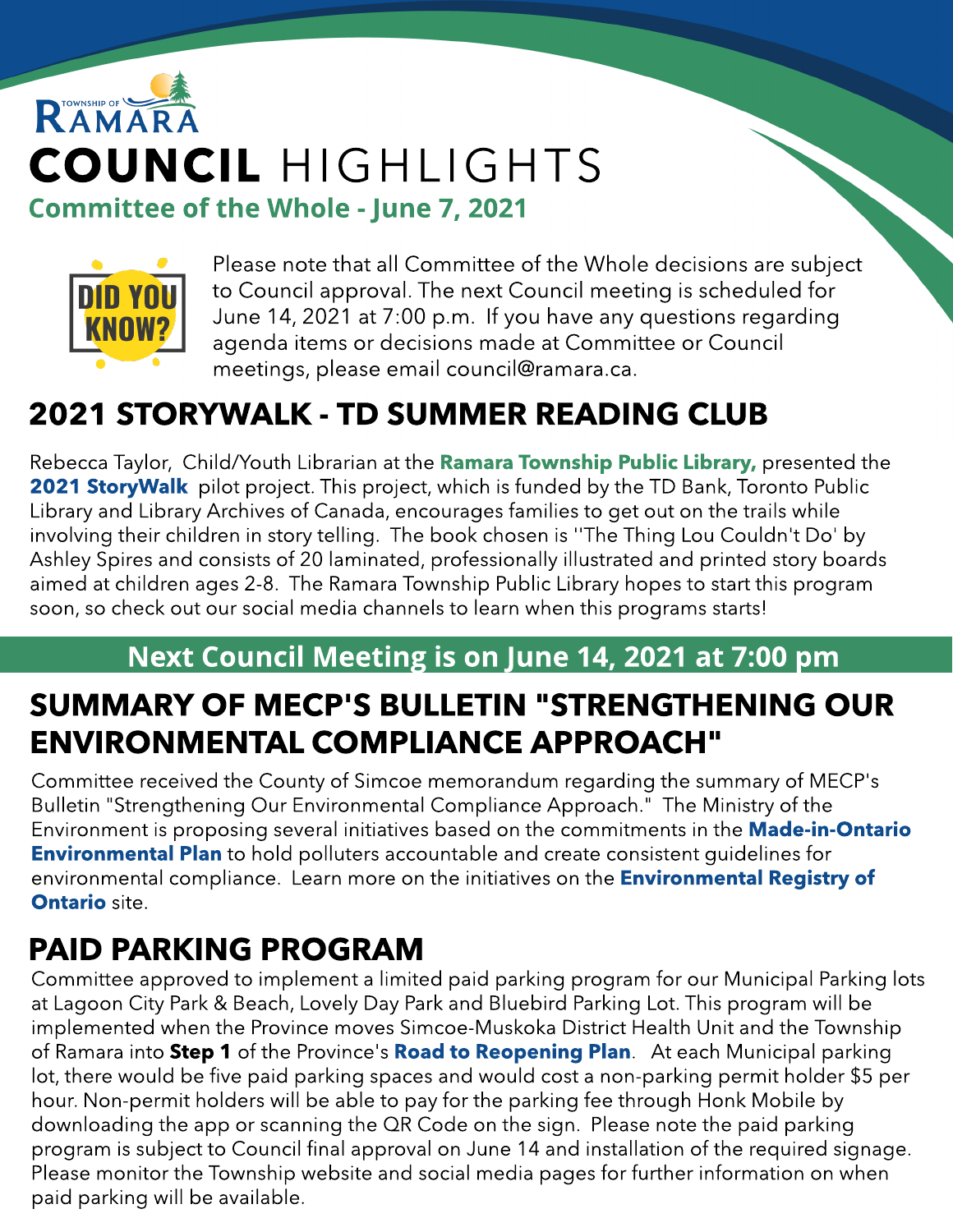# EXCESS SOIL MANAGEMENT

Committee received the Excess Soil Management report as information. The report outlined the new regulation under the Environmental Protection Act titled [On-Site](https://www.ontario.ca/laws/regulation/r19406) [and](https://www.ontario.ca/laws/regulation/r19406) [Excess](https://www.ontario.ca/laws/regulation/r19406) [Soil](https://www.ontario.ca/laws/regulation/r19406) [Management](https://www.ontario.ca/laws/regulation/r19406) [\(O.Reg.](https://www.ontario.ca/laws/regulation/r19406) [406/19\)](https://www.ontario.ca/laws/regulation/r19406) that supports the proper management of excess construction soil and recognizes excess soil as a valuable resource if properly managed. The new regulatory requirements will have an impact on costs for any future capital projects that involve construction activity for new water/wastewater infrastructure or roads; however, this new regulation will not affect our current Excess Soil for Public Acceptance Policy.

#### **[Click](https://www.simcoe.ca/dpt/ccd/newsletters) [here](https://www.simcoe.ca/dpt/ccd/newsletters) [for](https://www.simcoe.ca/dpt/ccd/newsletters) [Count](https://www.simcoe.ca/dpt/ccd/newsletters)y [Council](https://www.simcoe.ca/dpt/ccd/newsletters) [Highlight](https://www.simcoe.ca/dpt/ccd/newsletters)s**

## SPEED LIMIT ON FAIRGROUNDS ROAD AND BROOKS SIDEROAD

Committee approved to reduce the speed on Fairgrounds Road (from County Road 169 to east of Martinelli Road) and Brooks Sideroad from 80 km/hr to 60 km/hr. Fairgrounds Road is also an established [Trans](https://tctrail.ca/explore-the-map/#understand) [Canada](https://tctrail.ca/explore-the-map/#understand) [Trail,](https://tctrail.ca/explore-the-map/#understand) so reducing the speed will also increase safety for trail users.

### LAKE SIMCOE REGION CONSERVATION AUTHORITY MEMBERSHIP

Committee approved to re-engage with the Lake Simcoe Region Conservation Authority (LSRCA) and pay for outstanding fees up to 2020. Committee also approved that before 2021 fees are paid, that the Township of Ramara and LSRCA will draw up a Memorandum of Understanding (MOU) that will clearly set out the needs of both the Township and LSRCA.

### **[Click](https://ramara.civicweb.net/portal/) [here](https://ramara.civicweb.net/portal/) [for](https://ramara.civicweb.net/portal/) [full](https://ramara.civicweb.net/portal/) [Council](https://ramara.civicweb.net/portal/) [Agenda](https://ramara.civicweb.net/portal/) [and](https://ramara.civicweb.net/portal/) [Minut](https://ramara.civicweb.net/portal/)es**

# RAMARA REOPENING PLAN

Brittany Wilson, Manager of Human Resources/ Health and Safety presented Ramara's road to reopening plan. The Township of Ramara plans to reopen the Township Administration Building for appointment only, other than for services in the Finance Department. Services offered by the Finance department will be available for walk-in services. The Township plans to reopen when the Province moves Simcoe-Muskoka District Health Unit and the Township of Ramara into Step 1 of the Province's [Road](https://news.ontario.ca/en/backgrounder/1000159/roadmap-to-reopen) [to](https://news.ontario.ca/en/backgrounder/1000159/roadmap-to-reopen) [Reopening](https://news.ontario.ca/en/backgrounder/1000159/roadmap-to-reopen) [Plan](https://news.ontario.ca/en/backgrounder/1000159/roadmap-to-reopen). The report also advised that as the Province moves through the three-step reopening plan, the Township of Ramara will adjust and communicate any changes to residents.

# ROAD ALLOWANCE ADJACENT TO 1545 MONCK ROAD

Committee approved for staff to initiate the public process for the closure and enactment of the appropriate bylaw to be drafted to stop up and close the road adjacent to 1545 Monck Road.

# INTERNET PLAN

Committee approved the Internet plan to improve broadband services in Ramara. Ramara identified seven service gaps around the Township that were identified using the CIRA performance tests and responses from residents. With the seven service gaps, over 800+ households will receive a minimum of 50/10 service. To learn more, please read the internet reports ([main](https://ramara.civicweb.net/document/48760/Internet%20Plan.pdf?handle=F8B72368D4794F00A8F62F61F6E373F1) [report](https://ramara.civicweb.net/document/48760/Internet%20Plan.pdf?handle=F8B72368D4794F00A8F62F61F6E373F1) & [Davy](https://ramara.civicweb.net/document/48907/Internet%20Update%20-%20Davy%20Drive.pdf?handle=4DC0002BEE5E4C99B59A5866028823C4) [Drive](https://ramara.civicweb.net/document/48907/Internet%20Update%20-%20Davy%20Drive.pdf?handle=4DC0002BEE5E4C99B59A5866028823C4) addition) on the agenda.